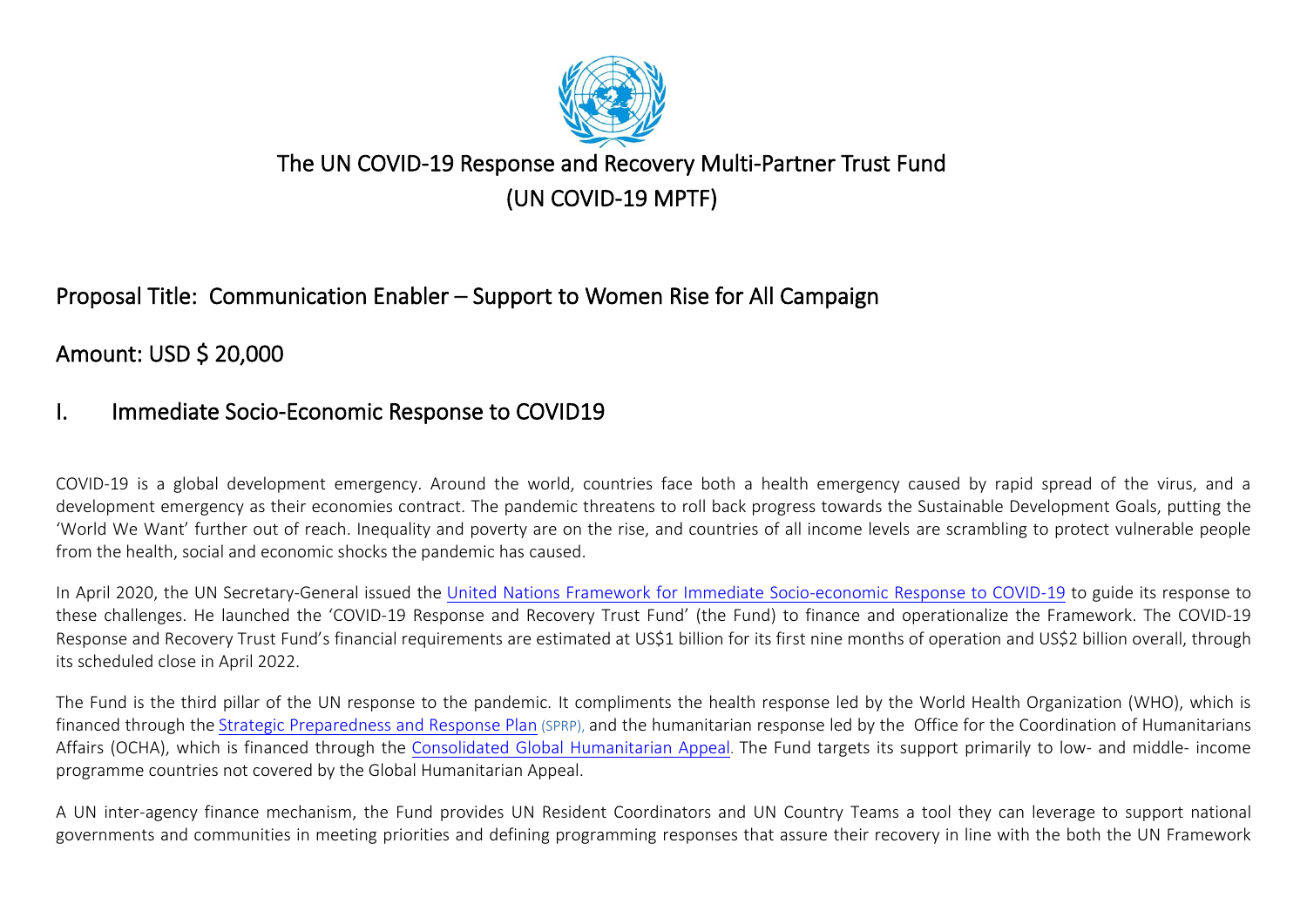and the Sustainable Development Goals. The Fund aligns with the UN development system repositioning. It leverages the critical expertise and delivery capacities of UN entities, harnesses the resources of the public and private sectors, and offers whole-of-government and whole-of-society approaches to help countries close gaps in National Plans for Combating COVID-19 and recover better.

In May 2020, the Fund issued its First Call for Proposals at USD 45 million to 47 programme countries. In June, the Fund seeks to issue a Second Call for Proposals at USD 60 million, and to raise the USD 1 billion overall to support its operations by the close of 2020.

### II. Solutions proposed

To support capitalization of the Fund, among other objectives, the UN Deputy Secretary-General Amina J. Mohammed in April 2020 convened an initial group of prominent women in the Rise for All campaign. This is a global advocacy effort to save lives and protect livelihoods, urging leaders in all countries, across all sectors, to address the human crisis of the pandemic and to support the Secretary-General's call for solidarity and urgent action in response to the socioeconomic impacts of COVID-19. Rise for All brings together women leaders to mobilize support for the UN Framework to tackle the development emergency.

The Rise for All campaign includes support to fully fund the UN COVID-19 Response and Recovery Fund, as an inter-agency mechanism designed to help those countries and people most exposed to the economic hardship and social disruption the pandemic has caused. In this context the campaign supports the United Nations' call for an extraordinary scale-up of international support and political commitment to "recover better together" and ensure that people everywhere have access to essential services and social protection. It seeks to amplify examples of leadership, innovative solutions and mechanisms to advocate for global solidarity, resources and action to recover from the pandemic.

The Rise for All campaign offers high-level visibility to the COVID-19 Response and Recovery Trust Fund, and will help attract the partnerships, resources, and traction the Fund needs to build a pipeline solutions and to make lasting change on the ground.

## III. What is the specific need/problem the intervention seeks to address?

The impacts of COVID-19 present an acute threat to already vulnerable countries, and populations. The UN has therefore switched into emergency mode, launched the Global Framework, and established the COVID-19 Response and Recovery Fund. To be fully capitalized and to attract the resources it needs to make lasting change, the Fund requires high-level visibility at all levels – including Member States, the private sector and foundations. This will also increase the prospects of attracting additional donor resources and partnerships for implementation and action outside the UN system, but aligned to the guiding principles of the SDGs.

The Rise for All campaign, led by the Deputy Secretary-General will help the Fund build awareness and expand its donor and partnership network. Since it relies on the voices of powerful women, it will make a contribution to the gender lens of the Fund by having women lead, women speak out, and women in powerful positions voice their concerns and needs for all, as it pertains to the COVID-19 pandemic.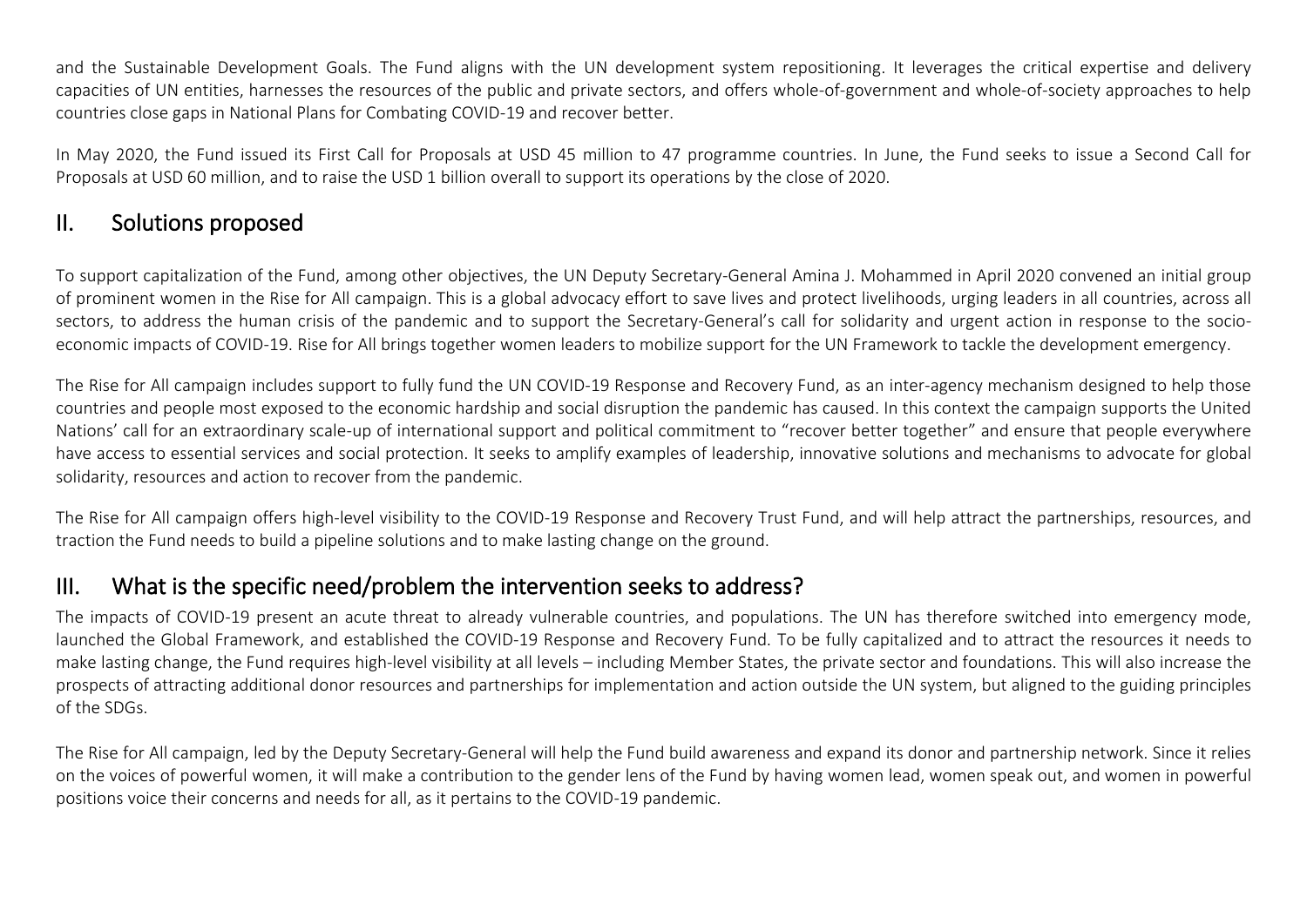## IV. How does this collaborative programme solve the challenge? Please describe your theory of change.

The UN Secretary-General's 'Call for Solidarity,' was clear that in this an unprecedented situation, the creativity of the response must match the unique nature of the crisis – and the magnitude of the response must match its scale. The Global Framework, financed in part by the COVID-19 MPTF, is designed to foster a fast, fair and forward looking UN response that protects the poorest countries and most vulnerable people — especially women — who will be the hardest hit by this health and development crisis. It is meant to safeguard progress towards the Sustainable Development Goals and the equitable, sustainable future to which they lead.

Meeting these ambitions and needs on the ground, in-country - and for every county that needs support - and doing so in a way that protects vulnerable people now and into the future will require the full power, scope and capacity of the UN System. The Rise for All campaign will help the Fund garner the support it needs by raising its visibility across the donor and partnership spectrum.

### V. Documentation

- United Nations [Framework for Immediate Socio-economic Response to COVID-19](http://mptf.undp.org/document/download/23903)
- Women Rise for All :<https://www.un.org/en/coronavirus/women-rise-for-all>
- UN COVID-19 Response and Recovery Trust Fund documentation:<http://mptf.undp.org/factsheet/fund/COV00>

## VI. Target population

The campaign is global, however it will also raise visibility of the Fund to potential donors and high-level partners from Member States, foundations, the private sector and individuals touched by the Rise for All messaging and campaign.

### VII. Who will deliver this solution?

The United Nations Office for Partnerships (UNOP), as a global gateway for catalyzing and building multi-stakeholder partnerships to advance the implementation of the SDGs, has shifted its gears since the outbreak to support the Secretary-General and Deputy Secretary-General's initiatives on COVID-19, including the Women Rise for All. In this regard, UNOP will pursue a consultancy in the amount of \$20,000 (including the 7% of the programmable amount), to produce at least three creative and informative videos that will be featured on relevant websites and a video for the UN COVID-19 Response and Recovery Fund that will be supplemented with graphical contents - aligned to the Rise for All campaign. Other contractual services will be determined as needs arise. The consultancy duration is from 7 July to 7 December 2020.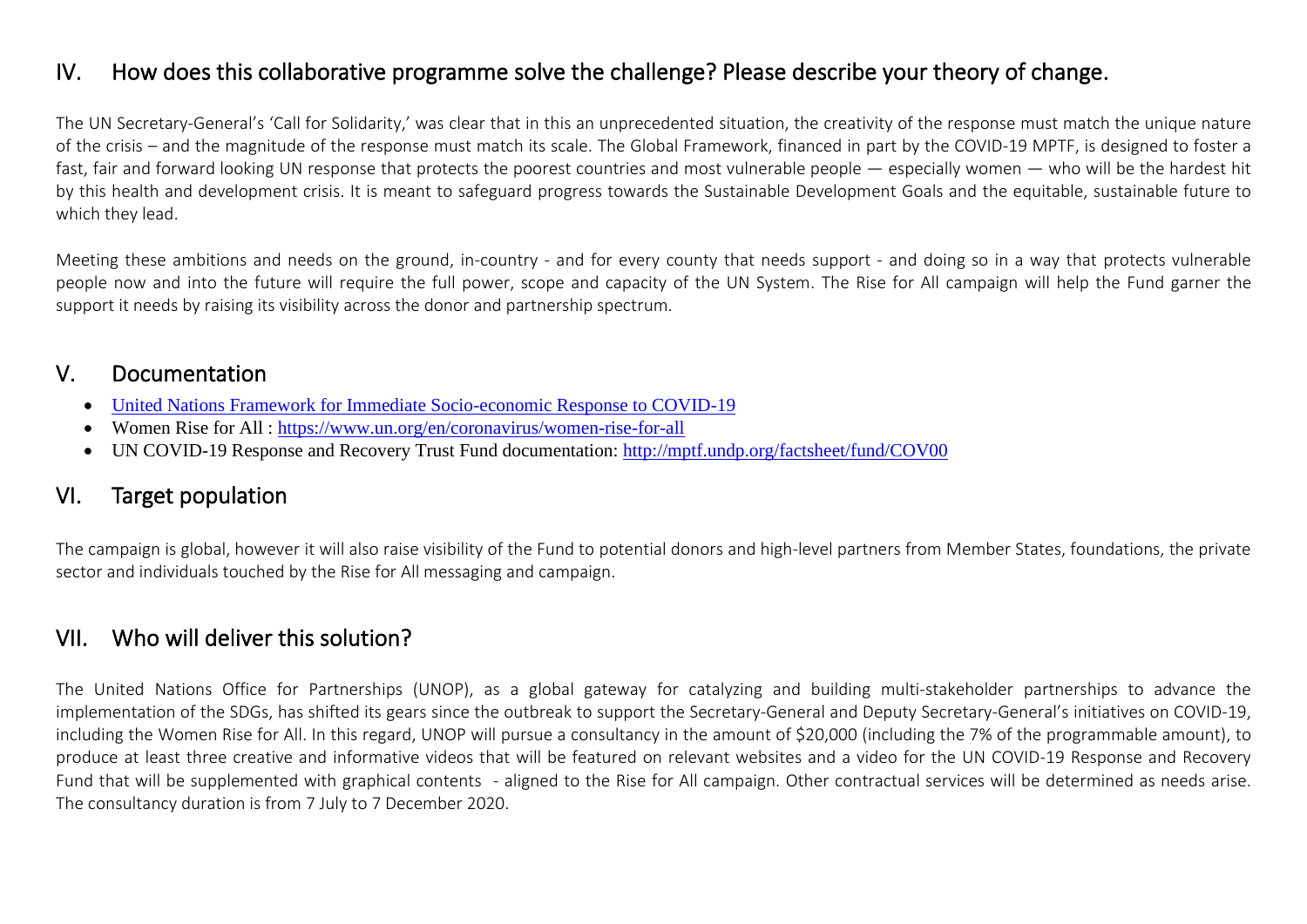# Cover Page

|                                   | Name: William Kennedy                                                                                                       |             |          |                                                                                                                 |                                                                                                                          |  |  |  |
|-----------------------------------|-----------------------------------------------------------------------------------------------------------------------------|-------------|----------|-----------------------------------------------------------------------------------------------------------------|--------------------------------------------------------------------------------------------------------------------------|--|--|--|
| Contacts                          | Email: kennedyw@un.org                                                                                                      |             |          |                                                                                                                 |                                                                                                                          |  |  |  |
|                                   | Position: Senior Programme Officer                                                                                          |             |          |                                                                                                                 |                                                                                                                          |  |  |  |
|                                   | Other Email: noblejas@un.org                                                                                                |             |          |                                                                                                                 |                                                                                                                          |  |  |  |
|                                   | Telephone:                                                                                                                  |             |          |                                                                                                                 |                                                                                                                          |  |  |  |
|                                   | Skype:                                                                                                                      |             |          |                                                                                                                 |                                                                                                                          |  |  |  |
|                                   | An allocation of USD 20,000 to UNOPs will directly support a consultancy that supports the DSG-led Rise for All campaign to |             |          |                                                                                                                 |                                                                                                                          |  |  |  |
| Description                       | raise visibility of the UN COVID-19 Response and Recovery Multi-Partner Trust Fund (COVID-19 MPTF). The Consultant will     |             |          |                                                                                                                 |                                                                                                                          |  |  |  |
|                                   |                                                                                                                             |             |          |                                                                                                                 | produce at least three creative and informative videos that will be featured on relevant websites and a video for the UN |  |  |  |
|                                   |                                                                                                                             |             |          | COVID-19 Response and Recovery Fund that will be supplemented with graphical contents.                          |                                                                                                                          |  |  |  |
|                                   | Gender Marker: (bold the selected)                                                                                          |             |          |                                                                                                                 |                                                                                                                          |  |  |  |
| <b>Universal Markers</b>          |                                                                                                                             |             |          | a) Have gender equality and/or the empowerment of women and girls as the primary or principal objective.        |                                                                                                                          |  |  |  |
|                                   | b) Make a significant contribution to gender equality and/or the empowerment of women and girls;                            |             |          |                                                                                                                 |                                                                                                                          |  |  |  |
|                                   |                                                                                                                             |             |          | c) Make a limited contribution or no contribution to gender equality and/or the empowerment of women and girls. |                                                                                                                          |  |  |  |
|                                   | Human Rights Based Approach to COVID19 Response (bold the selected): Yes/No                                                 |             |          |                                                                                                                 |                                                                                                                          |  |  |  |
|                                   | Considered OHCHR guidance in proposal development UN OHCHR COVID19 Guidance                                                 |             |          |                                                                                                                 |                                                                                                                          |  |  |  |
|                                   |                                                                                                                             |             |          |                                                                                                                 |                                                                                                                          |  |  |  |
| <b>Fund Specific Markers</b>      | <b>Fund Windows:</b>                                                                                                        |             |          |                                                                                                                 |                                                                                                                          |  |  |  |
|                                   |                                                                                                                             |             |          |                                                                                                                 |                                                                                                                          |  |  |  |
|                                   | Window: Enabler                                                                                                             |             |          |                                                                                                                 |                                                                                                                          |  |  |  |
| <b>Geographical Scope</b>         | Global                                                                                                                      |             |          |                                                                                                                 |                                                                                                                          |  |  |  |
| <b>Recipient UN Organizations</b> | UN Secretariat - UN Office for Partnerships (UNOP)                                                                          |             |          |                                                                                                                 |                                                                                                                          |  |  |  |
|                                   |                                                                                                                             |             |          |                                                                                                                 |                                                                                                                          |  |  |  |
|                                   | n/a                                                                                                                         |             |          |                                                                                                                 |                                                                                                                          |  |  |  |
| <b>Implementing Partners</b>      |                                                                                                                             |             |          |                                                                                                                 |                                                                                                                          |  |  |  |
|                                   | <b>Budget</b>                                                                                                               | Agency      | Amount   | <b>Comments</b>                                                                                                 |                                                                                                                          |  |  |  |
| Programme Cost                    | <b>Budget Requested</b>                                                                                                     | <b>UNOP</b> | \$20,000 |                                                                                                                 |                                                                                                                          |  |  |  |
|                                   | <b>In-kind Contributions</b>                                                                                                |             |          |                                                                                                                 |                                                                                                                          |  |  |  |
|                                   | Total                                                                                                                       |             | \$20,000 |                                                                                                                 |                                                                                                                          |  |  |  |
| Comments                          |                                                                                                                             |             |          |                                                                                                                 |                                                                                                                          |  |  |  |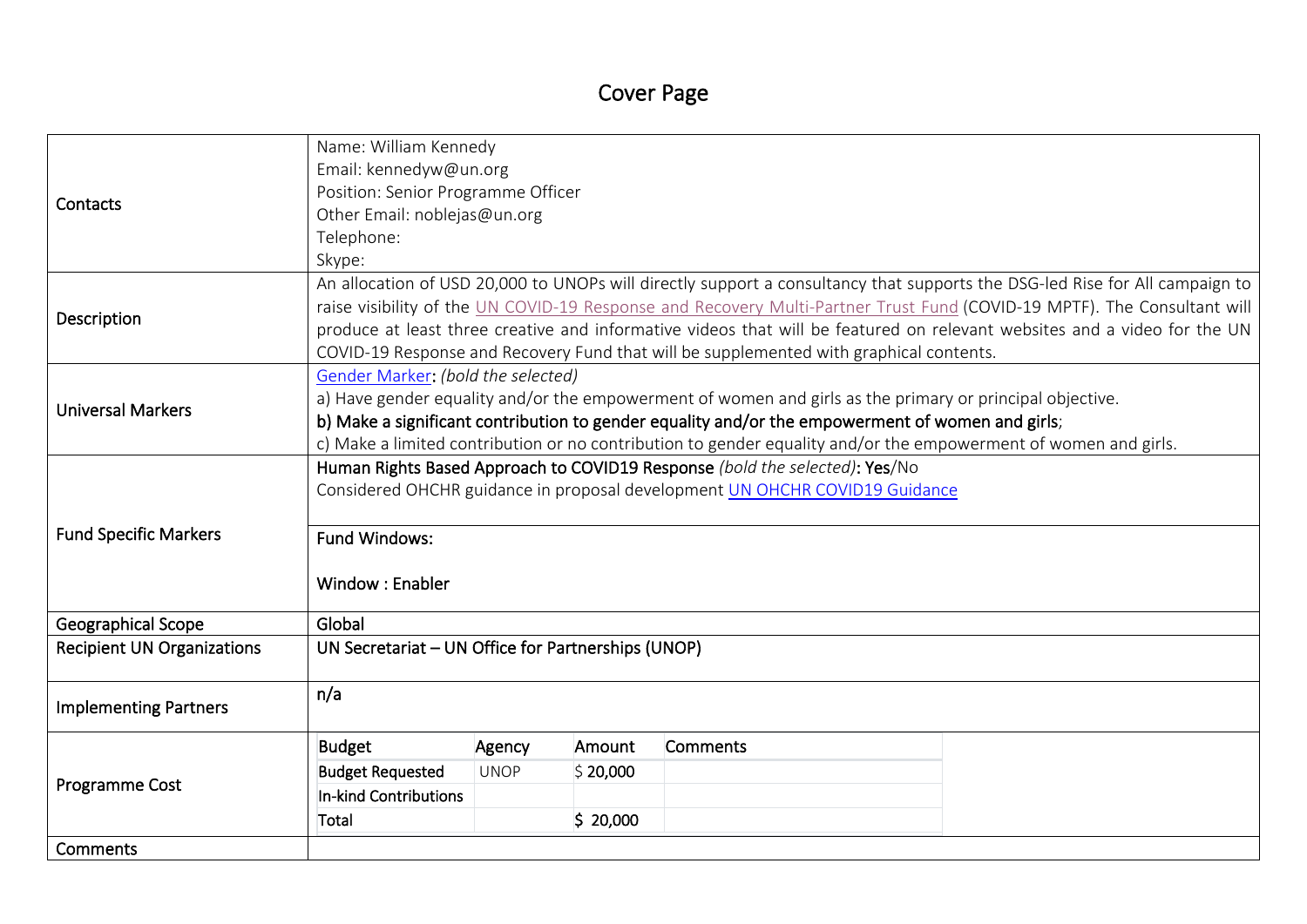| <b>Programme Duration</b> | 7 July 2020<br>Start Date:                 |
|---------------------------|--------------------------------------------|
|                           | າ (In months): <b>5 months</b><br>Duration |
|                           | 7 December 2020<br>u Date: I<br>End        |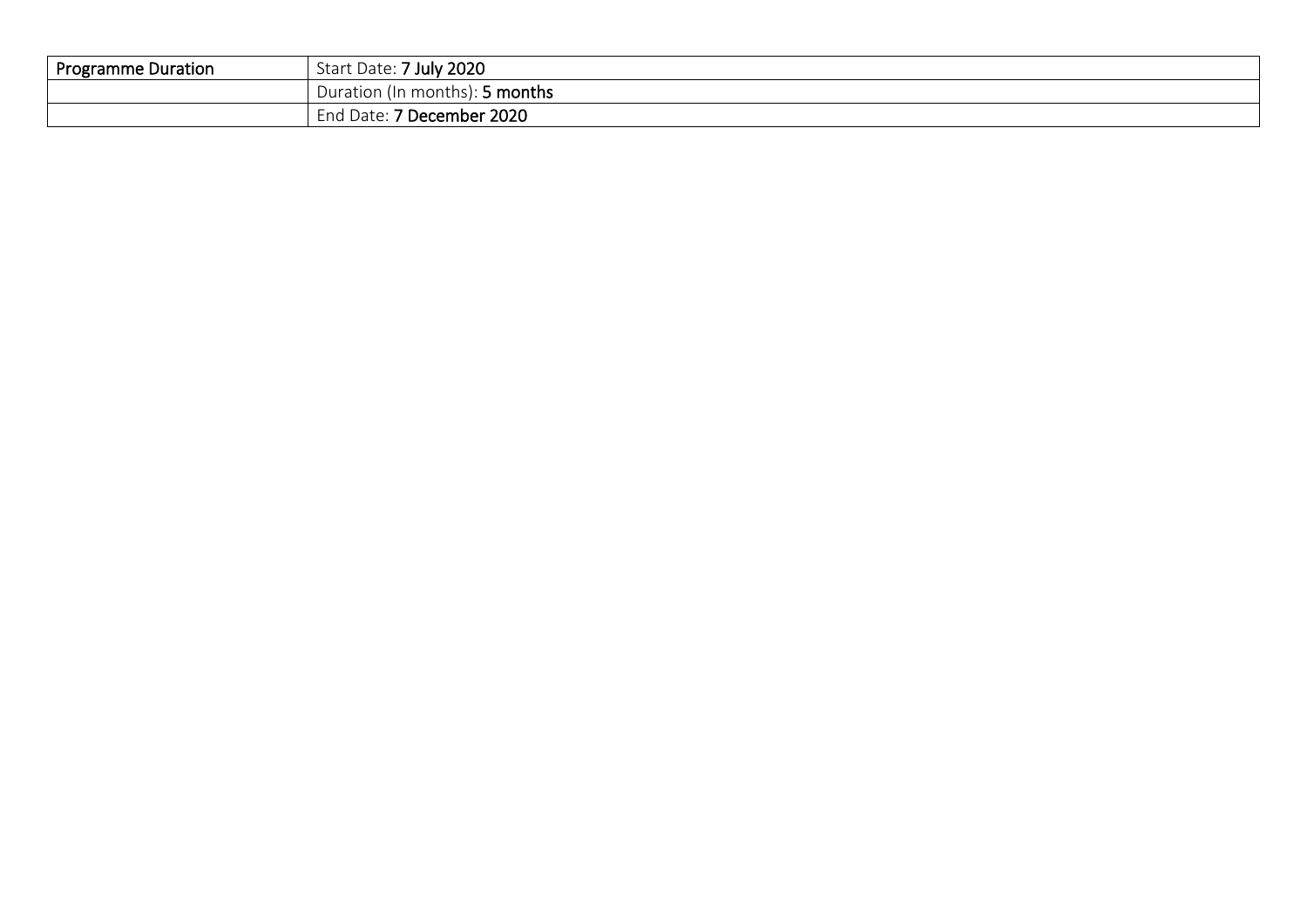## Results Framework

INSTRUCTIONS: Each proposal will pick a window. As part of the proposal the agencies, funds and programme will develop an outcome, outcome indicators, outputs and output indicators that will contribute to the achievement of the selected proposal outcome.

| Window 1: Proposal<br>Outcome        |                                                                                                                                                                                   |                 |        |                                                              | Outcome<br><b>Total Budget</b><br><b>USD</b><br>\$20,000 |  |  |
|--------------------------------------|-----------------------------------------------------------------------------------------------------------------------------------------------------------------------------------|-----------------|--------|--------------------------------------------------------------|----------------------------------------------------------|--|--|
| Outcome                              | Stronger awareness and understanding of the MPTF and Women Rise for All initiative among potential donors and<br>other stakeholders                                               |                 |        |                                                              |                                                          |  |  |
|                                      |                                                                                                                                                                                   | <b>Baseline</b> | Target | Means of verification                                        | Responsible<br><b>Org</b>                                |  |  |
| <b>Outcome Indicator</b>             | Relevant websites include high-quality video<br>and graphic products that drive better<br>understanding of the work of the Women Rise<br>for All initiative and the Covid-19 MPTF |                 |        |                                                              | <b>UNOP</b>                                              |  |  |
| <b>Proposal Outputs</b>              | Min. 2 short videos or other graphic design products                                                                                                                              |                 |        |                                                              |                                                          |  |  |
| Proposal Output<br><b>Indicators</b> | Finalization of high-quality videos and/or other<br>graphic design products                                                                                                       | $\overline{2}$  | 3      | The final products are posted<br>on relevant public websites | <b>UNOP</b>                                              |  |  |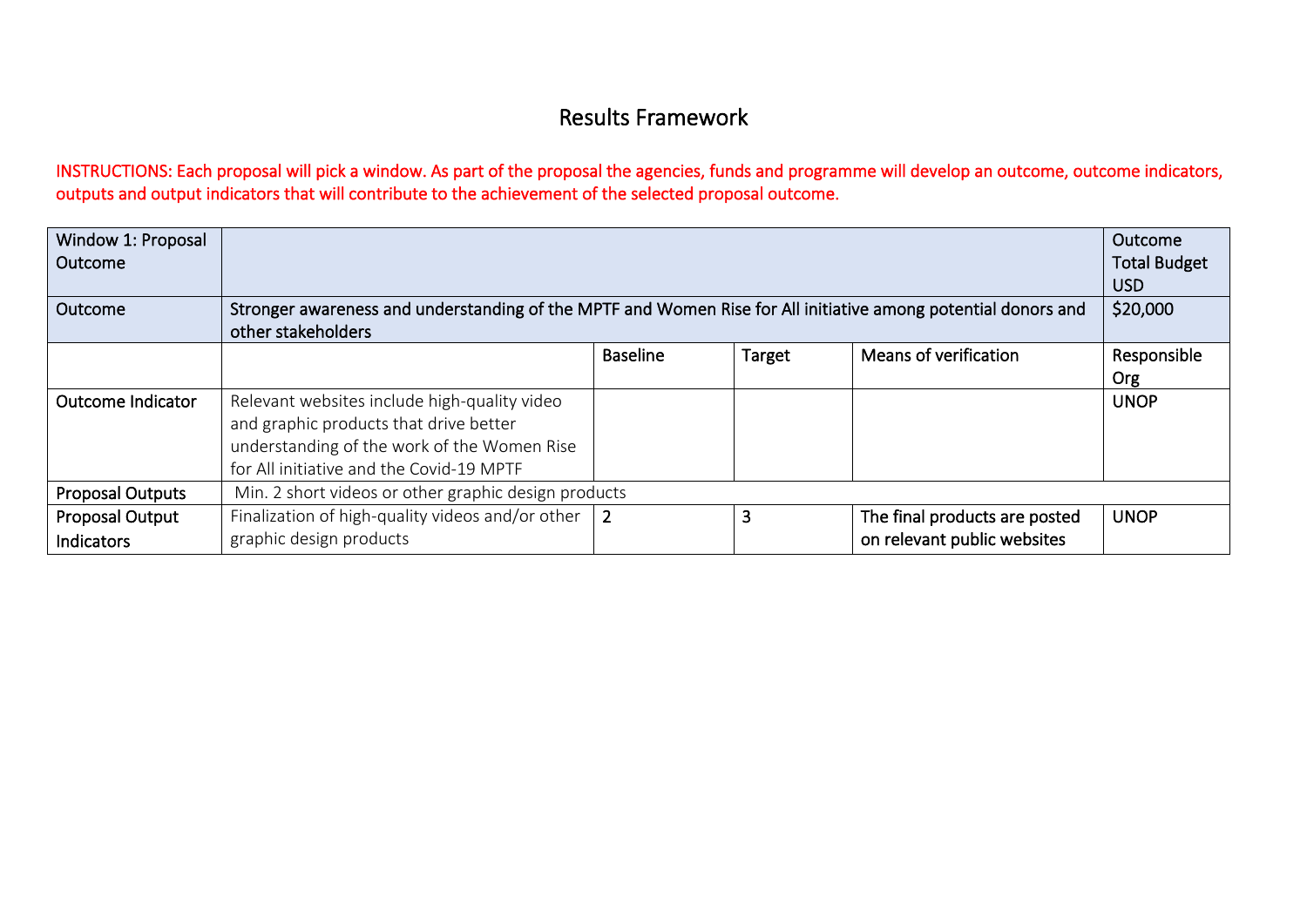# SDG Targets and Indicators

#### Please consult Annex: SDG List

### Please select no more than three Goals and five SDG targets relevant to your programme.

*(selections may be bolded)* 

| Sustainable Development Goals (SDGs) [select max 3 goals] |                                                                                                                                   |  |             |                                                 |  |  |  |  |
|-----------------------------------------------------------|-----------------------------------------------------------------------------------------------------------------------------------|--|-------------|-------------------------------------------------|--|--|--|--|
|                                                           | SDG 1 (No poverty)                                                                                                                |  |             | SDG 9 (Industry, Innovation and Infrastructure) |  |  |  |  |
|                                                           | SDG 2 (Zero hunger)                                                                                                               |  | $\boxtimes$ | SDG 10 (Reduced Inequalities)                   |  |  |  |  |
|                                                           | SDG 3 (Good health & well-being)                                                                                                  |  |             | SDG 11 (Sustainable Cities & Communities)       |  |  |  |  |
|                                                           | SDG 4 (Quality education)                                                                                                         |  |             | SDG 12 (Responsible Consumption & Production)   |  |  |  |  |
| $\boxtimes$                                               | SDG 5 (Gender equality)                                                                                                           |  |             | SDG 13 (Climate action)                         |  |  |  |  |
|                                                           | SDG 6 (Clean water and sanitation)                                                                                                |  |             | SDG 14 (Life below water)                       |  |  |  |  |
|                                                           | SDG 7 (Sustainable energy)                                                                                                        |  |             | SDG 15 (Life on land)                           |  |  |  |  |
|                                                           | SDG 8 (Decent work & Economic Growth)                                                                                             |  |             | SDG 16 (Peace, justice & strong institutions)   |  |  |  |  |
| $\boxtimes$                                               | SDG 17 (Partnerships for the Goals)                                                                                               |  |             |                                                 |  |  |  |  |
|                                                           | <b>Relevant SDG Targets and Indicators</b><br>[Depending on the selected SDG please indicate the relevant target and indicators.] |  |             |                                                 |  |  |  |  |
| Indicator # and Description<br><b>Target</b>              |                                                                                                                                   |  |             | <b>Estimated %</b><br><b>Budget allocated</b>   |  |  |  |  |
|                                                           |                                                                                                                                   |  |             |                                                 |  |  |  |  |
|                                                           |                                                                                                                                   |  |             |                                                 |  |  |  |  |
|                                                           |                                                                                                                                   |  |             |                                                 |  |  |  |  |
|                                                           |                                                                                                                                   |  |             |                                                 |  |  |  |  |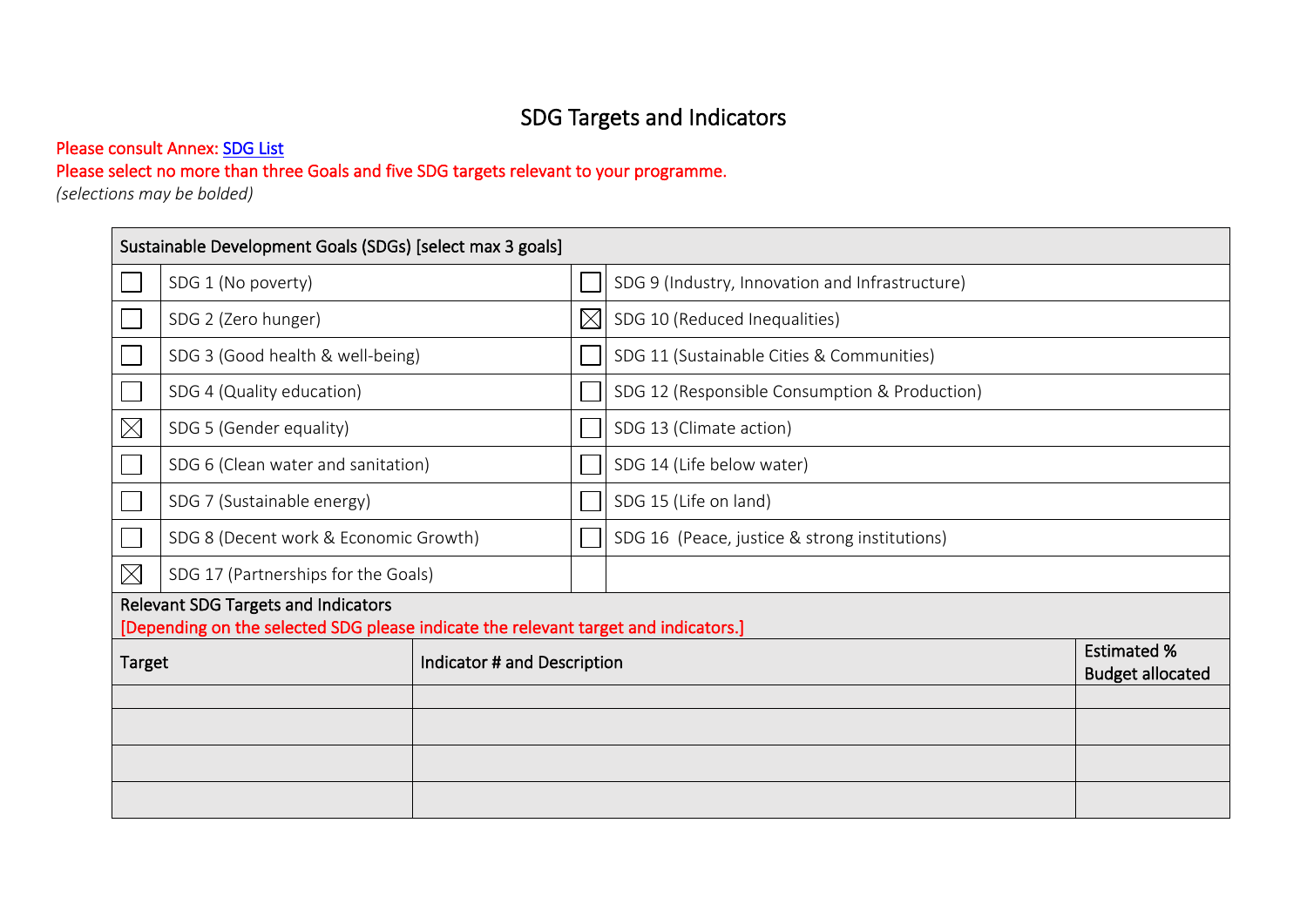#### Risk

#### What risks and challenges will complicate this solution, and how they will be managed and overcome?

*(COVID19 has created an unprecedented and fast changing development context. Accepting this volatile situation, please identify up to three risk to the success of the proposal based on best available analysis to the UN)* Please enter no more than 3.

| Event | Categories                                 | Level                                         | Likelihood                                                                                | Impact                                   | <b>Mitigating Measures</b>              | <b>Risk Owner</b> |
|-------|--------------------------------------------|-----------------------------------------------|-------------------------------------------------------------------------------------------|------------------------------------------|-----------------------------------------|-------------------|
|       | Financial<br>Operational<br>Organizational | 3 – Very High<br>2 – Medium High<br>$1 -$ Low | 6 – Expected<br>5 – Highly Likely<br>1- Not Likely                                        | 5 – Extreme<br>4 – Major<br>3 - Moderate | (List the specific mitigation measures) |                   |
|       | Political (regulatory<br>and/or strategic) |                                               | $4$ – Likely<br>3 - Moderate<br>2 - Low Likelihood<br>1- Not Likely<br>0 – Not Applicable | $2 -$ Minor<br>1 – Insignificant         |                                         |                   |
| N/A   |                                            |                                               |                                                                                           |                                          |                                         |                   |
|       |                                            |                                               |                                                                                           |                                          |                                         |                   |
|       |                                            |                                               |                                                                                           |                                          |                                         |                   |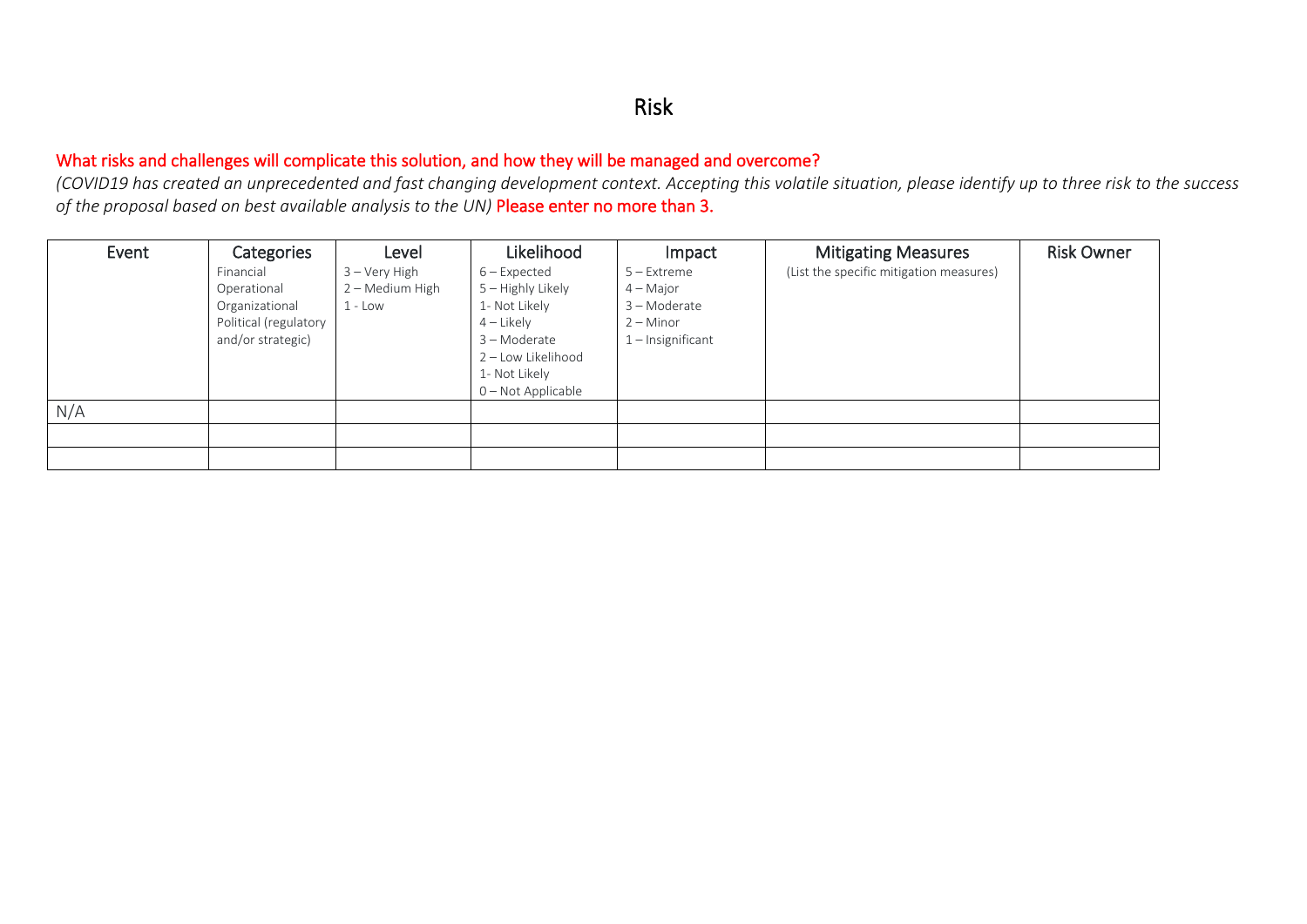## Budget by UNDG Categories

**Programme Title:** 

Consultancy Support for the Women Rise For All Advocacy **Recipient Organization:** United Nations Office for Partnerships

| <b>Programme Budget</b>                                     | <b>Budget</b> |
|-------------------------------------------------------------|---------------|
| <b>UNDG Category</b>                                        | in USD        |
| 1. Staff and Other Personnel Costs                          |               |
| 2. Supplies, Commodities and Materials                      |               |
| 3. Equipment, Vehicles and Furniture including Depreciation |               |
| 4. Contractual Services                                     | 18,692        |
| 5. Travel                                                   |               |
| 6. Transfer and Grants to Counterparts                      |               |
| 7. General Operating and Other Costs                        |               |
|                                                             |               |
| <b>Total programmable cost</b>                              | 18,691.59     |
|                                                             |               |
| 8. Indirect costs (7% of Programmable amount)               | 1,308.41      |
| <b>Total Programme Amount</b>                               | 20,000.00     |

*\* The rate shall not exceed 7% of the total of categories 1-7, as specified in the COVID-19 Response MOU and should follow the rules and guidelines of each recipient organization. Note that Agency-incurred direct project implementation costs should be charged to the relevant budget line, in line with UNSDG guidance. Please see Annex I.* 

The transfer of the full amount will be made to UNOP as a fiduciary agent of this programme.